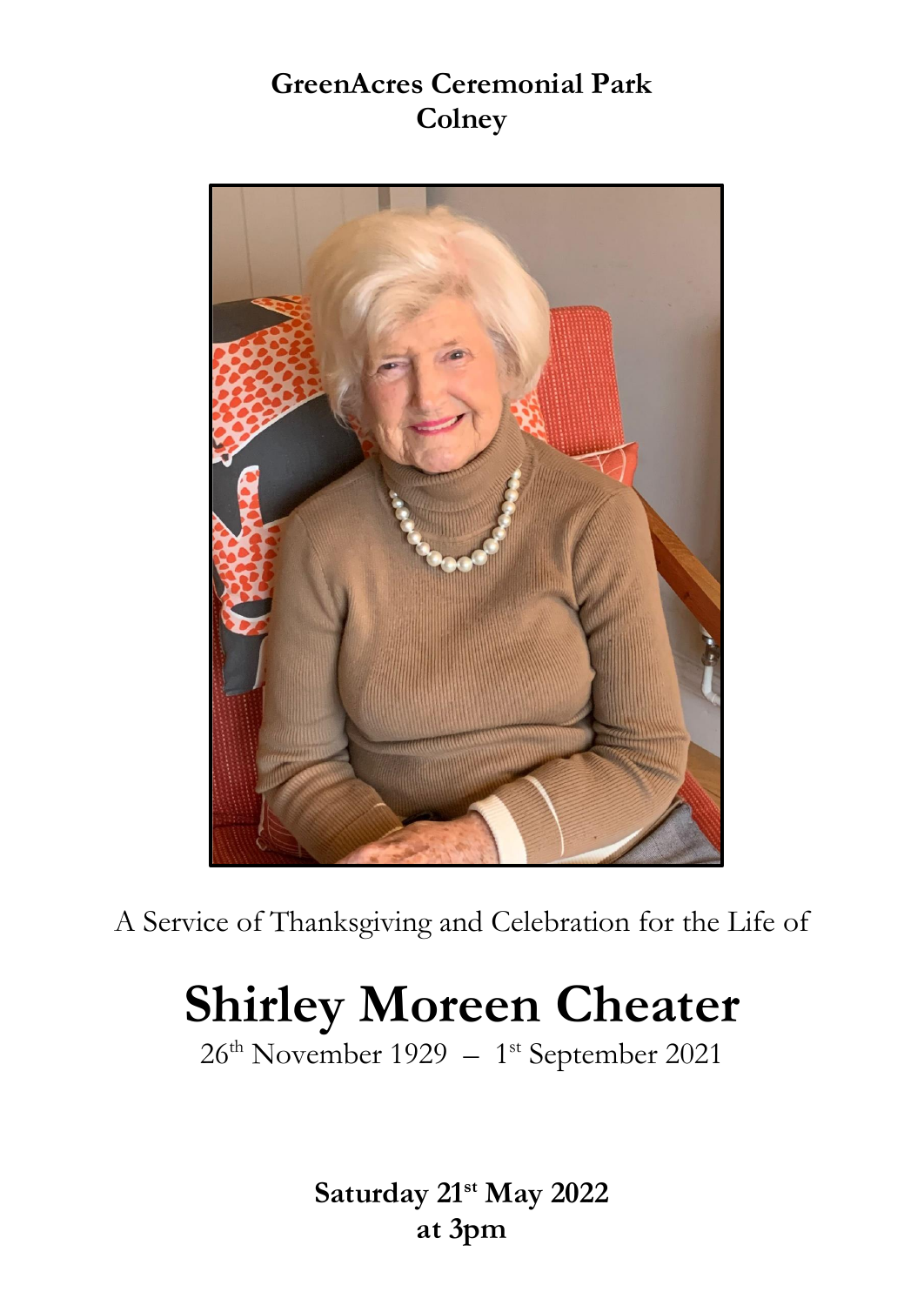

*Shirley and her Great Grand Daughter Iylah*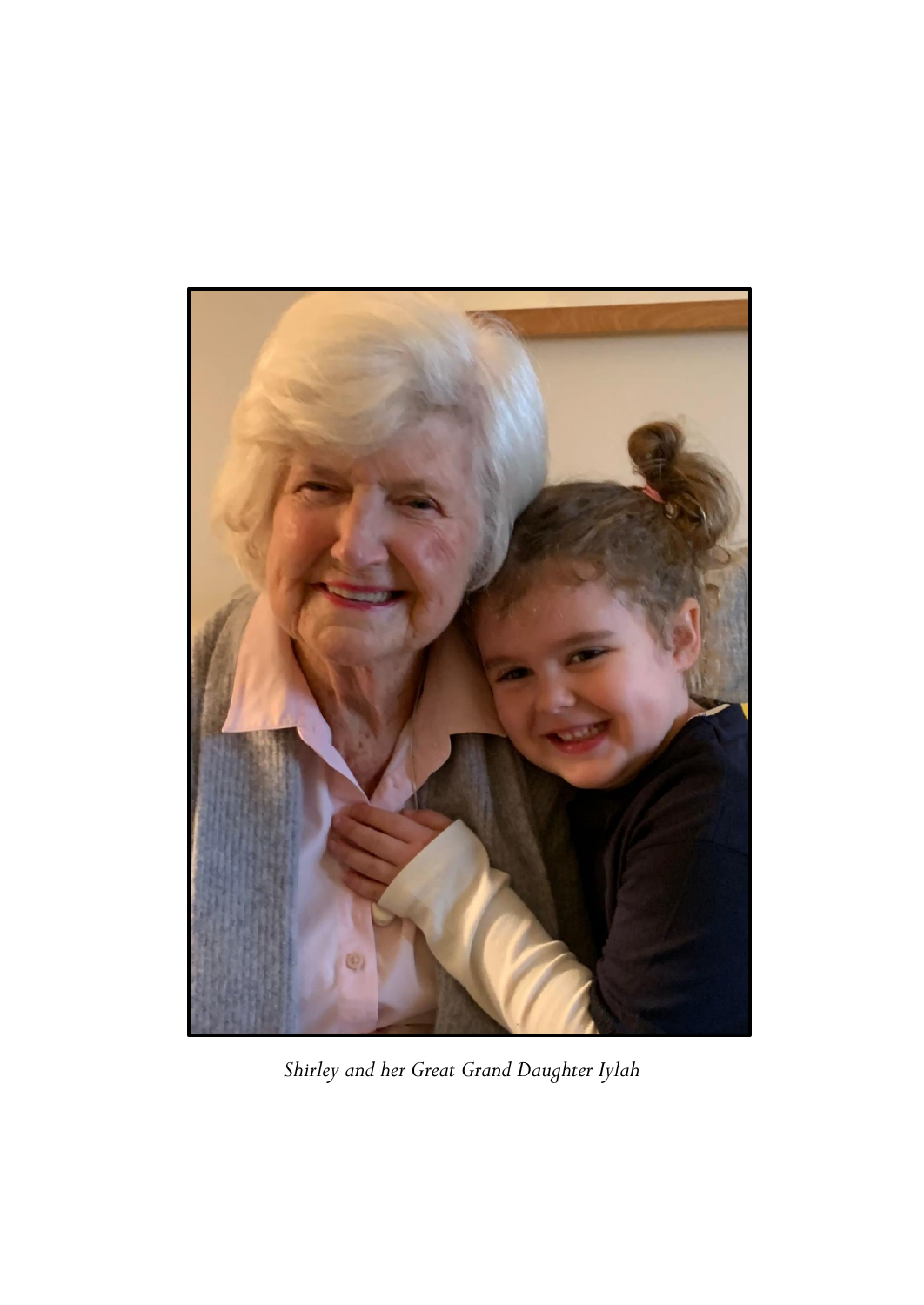#### **Processional Music**

*All Things Bright and Beautiful by John Rutter and the Cambridge Singers* 

#### **Welcome and Introduction**

*by Stuart Kenrick Civil Celebrant*

### **Eulogy**

#### **Music for Reflection**

*Calon Lân (Pure Heart) by Cerys Mathews and the Fron Male Voice Choir* 

#### **Tribute**

*Memories of Mum by Francine* 

#### **A Time for Reflection**

*As we listen to Resta Con Me by Ludovico Einaudi and Marco Decimo we will enjoy some photographic memories of Shirley and the family*

#### **Tribute**

*Memories of Nanny by Alice, Catherine, and Donald*

#### **Tribute**

*Memories of a Friend by Laura* 

#### **Closing Words**

#### **Recessional Music**

*For the Beauty of the Earth by John Rutter and the Cambridge Singers*